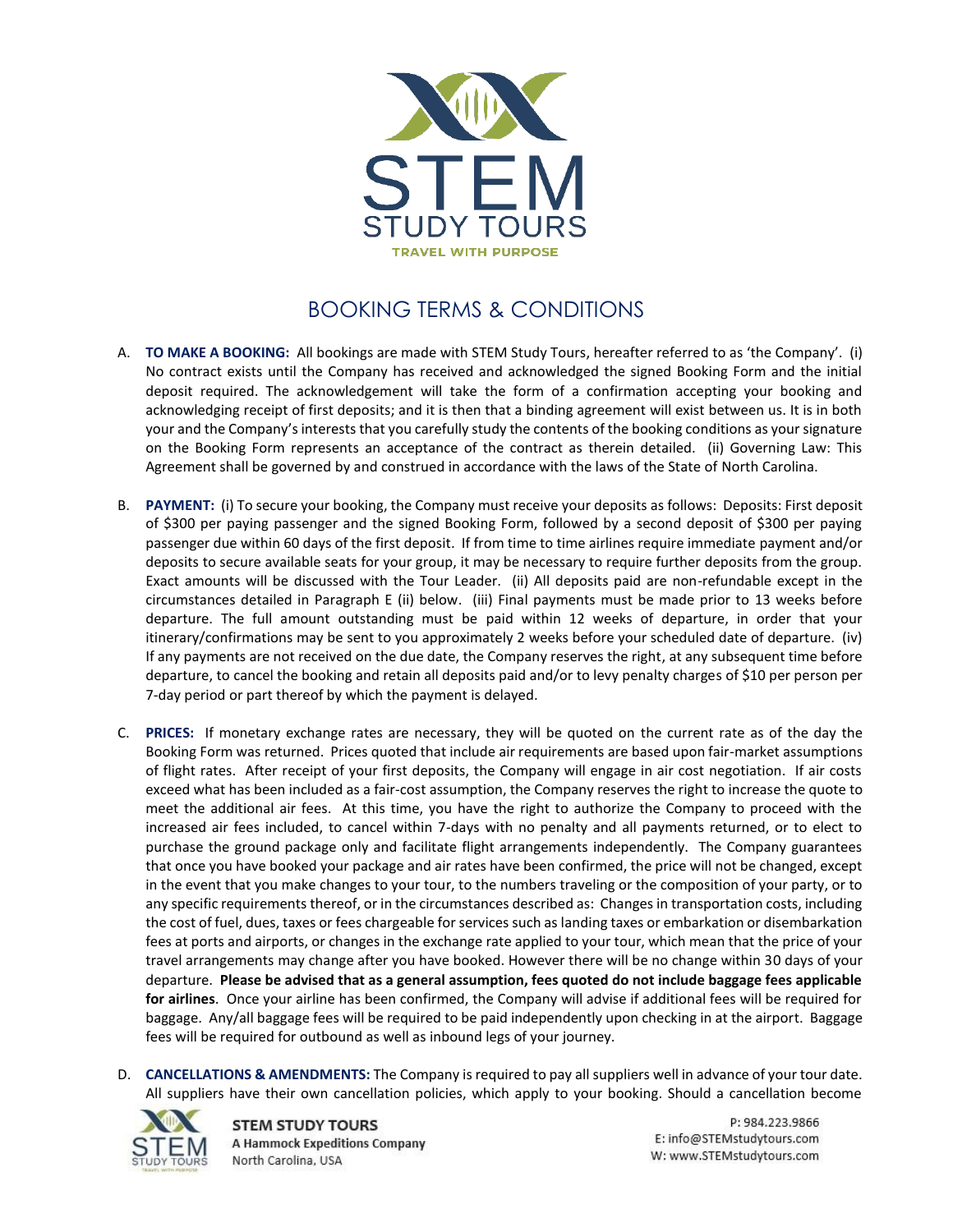necessary, please inform the Company immediately in writing and request a written confirmation of your cancellation. Upon receipt, the Company will follow industry procedures for any applicable refunds as outlined in the supplier's terms and subject to their review. If you are entitled to a refund, please note that the supplier is responsible for this refund, not the Company. Generally, flight tickets, hotel reservation and other items provided for the travel cannot be refunded if they are partially used. We are not responsible for a supplier's failure to pay a refund. (i) Any cancellations or amendments should be advised to the Company as soon as possible. A cancellation is effective only when received in writing by the Company from the person signing the Booking Form. In addition to the terms of our Suppliers, the following scale of cancellation charges will apply:

Period before scheduled departure within which written notification of the cancellation is received by the company:

After payment of 1st Deposit until 42 days after receipt of 1st deposit: CANCELLATION FEE: First Deposit of \$300 per paying passenger

Between 42 days and 84 days after receipt of 1st deposit: CANCELLATION FEE: First and Second Deposits of \$600 per paying passenger

Between 84 days after receipt of 1st deposit until 70 days before departure: CANCELLATION FEE: 50% of the total invoiced price of tour

70 Days until 21 days before departure: CANCELLATION FEE: 75% of the total invoiced price of tour

21 Days before departure until departure day: CANCELLATION FEE: 100% of the total invoiced price of tour.

**IMPORTANT**: Finance handling fees, including credit card processing fees, are non-refundable at any time. These fees (generally 5%) are extracted prior to compilation of any cancellation fees.

Note: You may be able to claim on your travel protection policy if your cancellation falls within the terms of the policy. For this reason we strongly recommend 'Cancel for Any Reason' travel protection.

Other Fees: (ii) At 14 weeks before departure, any amendments or substitutions that take place after this date will be subject to an administrative fee of \$25 per amendment. (iii) Substitution of party members is permitted up to 90 days prior to departure without incurring cancellation charges, although any charges levied by airlines in respect of amendments or ticket re-issues will be passed on. After this date any alteration will be treated as a new booking and charges will be levied as given in the schedule above.

- E. **IF THERE IS A CHANGE OF PLAN:** (i) The arrangements in published brochures/website/printed materials are made many months in advance and changes are sometimes unavoidable. Most of these changes (such as changes of flight options, coach pick-up times, routings, schedules, aircraft or coach types, or airports) are minor, but where they are significant, the Company will notify you as soon as is reasonably possible before your departure. A significant change is one that involves changing your departure date or destination, or reducing the quality of your main hotel. In the event of a 'significant change' you may decide to: (a) Continue with the booking as amended, or (b) Accept an alternative which the Company may offer to you, or (c) Cancel your booking. (ii) In certain circumstances, excepting a force majeure event, the Company may have to cancel your booking and if this should occur it would return to you all the money you have paid to it, or offer you a suitable alternative. However, it will not cancel your tour after the date when payment of the balance becomes due unless: 1) You have not paid in full, or 2) Your visit is cancelled by reason of unusual and unforeseeable circumstances beyond our control, the consequences of which could not have been avoided even if all due care had been exercised. In these cases, no compensation payments or refunds of any kind will be made.
- F. **FORCE MAJEURE:** We cannot accept liability, provide any refund, or pay any compensation where the performance or prompt performance of our contractual obligations is prevented or affected, or you otherwise suffer any loss, injury, death, inconvenience or damage as a result of circumstances amounting to "force majeure". "Force majeure" means any event or circumstances which we or the supplier of the services in question could not foresee or avoid. Such events and circumstances may include, acts of God, actual or threatened, war, insurrection, riots, strikes, civil action, decisions by governments or governing authority, technical or maintenance problems with transport, changes of schedules or operational decisions of air carriers, terrorist activity or the threat thereof, industrial action, natural or nuclear activity, epidemic, pandemic, illness, physical injury, quarantine, medical or customs or immigration regulation, delay, or cancellation, adverse weather conditions, fire and all similar events outside our control.



**STEM STUDY TOURS A Hammock Expeditions Company** North Carolina, USA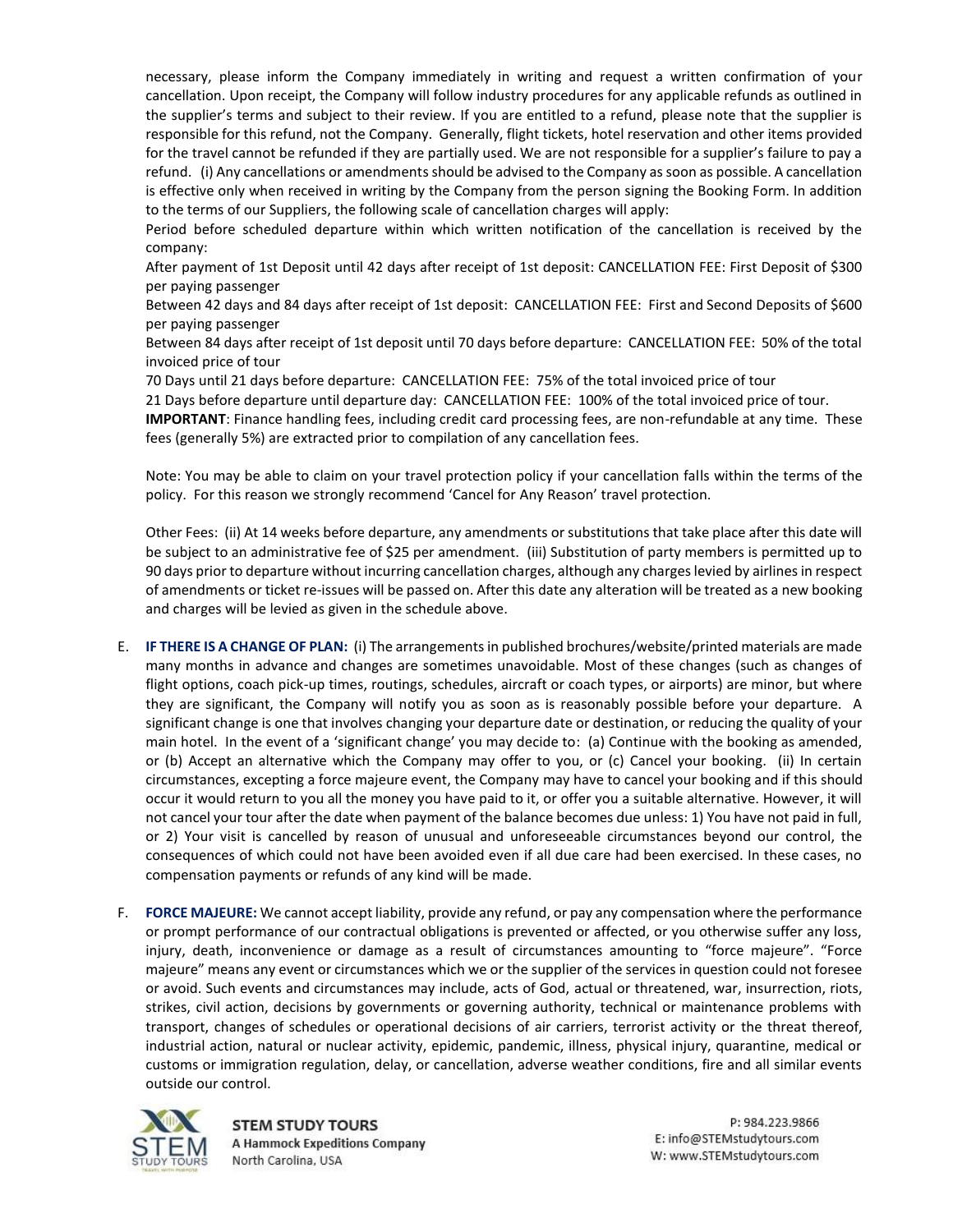- G. **THE COMPANY'S RESPONSIBILITY:** The Company, and its employees, shareholders, agents, and representatives use third party suppliers to arrange tours, transportation, sightseeing, lodging, and all other services related to this tour. The Company is an independent contractor and is not an employee, agent, or representative of any of these suppliers. The Company does not own, manage, operate, supervise, or control any transportation, vehicle, airplane, hotel or restaurants, or any other entity that supplies services related to your tour. All suppliers are independent contractors, and are not agents or employees or representatives of The Company. All tickets, receipts, coupons, and vouchers are issued subject to the terms and conditions specified by each supplier, and by accepting the coupons, vouchers, and tickets, or utilizing the services, all customers agree that neither The Company, nor its employees, agents, or representatives are or may be responsible nor accept liability for death, bodily injury or illness or damage to any tour participant or their belongings, or otherwise, in connection with any service supplied or not supplied resulting directly or indirectly from any occurrence beyond the control of the Company. The Company assumes no responsibility or liability for any delay, change in schedule, loss, injury or damage or loss of any participant that may result from any act or omission on the part of others; and the Company shall be relieved of any obligations under these terms and conditions, in the event of any strike, labor dispute, act of God, or of government, fire, war, whether declared or not, terrorism, insurrection, riot, theft, pilferage, epidemic, illness, physical injury, quarantine, medical or customs or immigration regulation, delay, or cancellation. The Company accepts no responsibility for lost or stolen items. The Company reserves the right to refuse any participant or potential participant at its sole discretion. Should you or any member of your party have the misfortune to suffer illness, injury or death arising from an activity which does not form part of the arrangement made by the Company, the Company shall assume no responsibility. Resort Development: There are many resort destinations where development is in progress and therefore there may be building work taking pace in the vicinity of your package accommodation. The Company cannot advise you in advance of all development work taking place in your destination, however should it become aware of work taking place that will create noise or other inconvenience and in its opinion will adversely affect the overall enjoyment of your package, it will pass such information to you. Peak Package Period: All members of your party should be aware that at certain peak holiday periods, hotel destination facilities are heavily utilized and it may, on occasion, be necessary to wait longer than normal to use such facilities. If traveling abroad: The Company makes every effort to ensure your package meets your expectations and feels it important to make you aware that the general standards of hygiene, safety, public services and local amenities in countries abroad may differ from those offered in North America. It is recommended that you check with your doctor which inoculations are considered necessary for specific areas. We recommend that all passengers traveling carry a copy of their travel protection plan.
- H. **WHAT HAPPENS TO COMPLAINTS:** If you have any complaint about your activities, you are required to bring it to the attention of the relevant supplier in the first instance, and then to your resort ambassador who will make every effort to achieve a satisfactory solution. If this is not possible, you should contact our 24 Hour emergency service whose details will have been provided to you with your final documents. You should then write in upon your return (within 28 days) detailing your complaint. The Company undertakes to acknowledge any written complaint within 14 days of receipt and to write to you in full within 28 days or to explain any delay. In any event you will receive a full reply within a maximum of 56 days. The Company would expect to agree an amicable settlement of the few complaints it might receive.
- I. **TOUR LEADER RESPONSIBILITIES:** In signing the Booking Form the Tour Leader also accepts responsibility for the good conduct of all participants during the tour and warrants that at least one responsible adult will be on active duty at all times to ensure that all participants behave well. Furthermore it is the Tour Leader's responsibility specifically to ensure that: (i) No participant under 21 years of age consumes alcoholic drinks. (ii) All local laws relating to the consumption of alcohol are at all times obeyed by participants. (iii) No participant consumes alcohol to excess. No participant smokes in a hotel bedroom (or in apartments) or in any other way causes a fire hazard. (iv) Participants act in a responsible fashion during the tour and do not behave in a way likely to cause damage to property or damage or offence to other people.
- J. **ADVERTISING:** (i) Great care has been taken in the printing and production of published online product overviews to give you an accurate picture of the facilities available. If any change the Company believes will materially affect groups' enjoyment becomes apparent in any of these descriptions, it will advise each Tour Leader. There are



**STEM STUDY TOURS A Hammock Expeditions Company** North Carolina, USA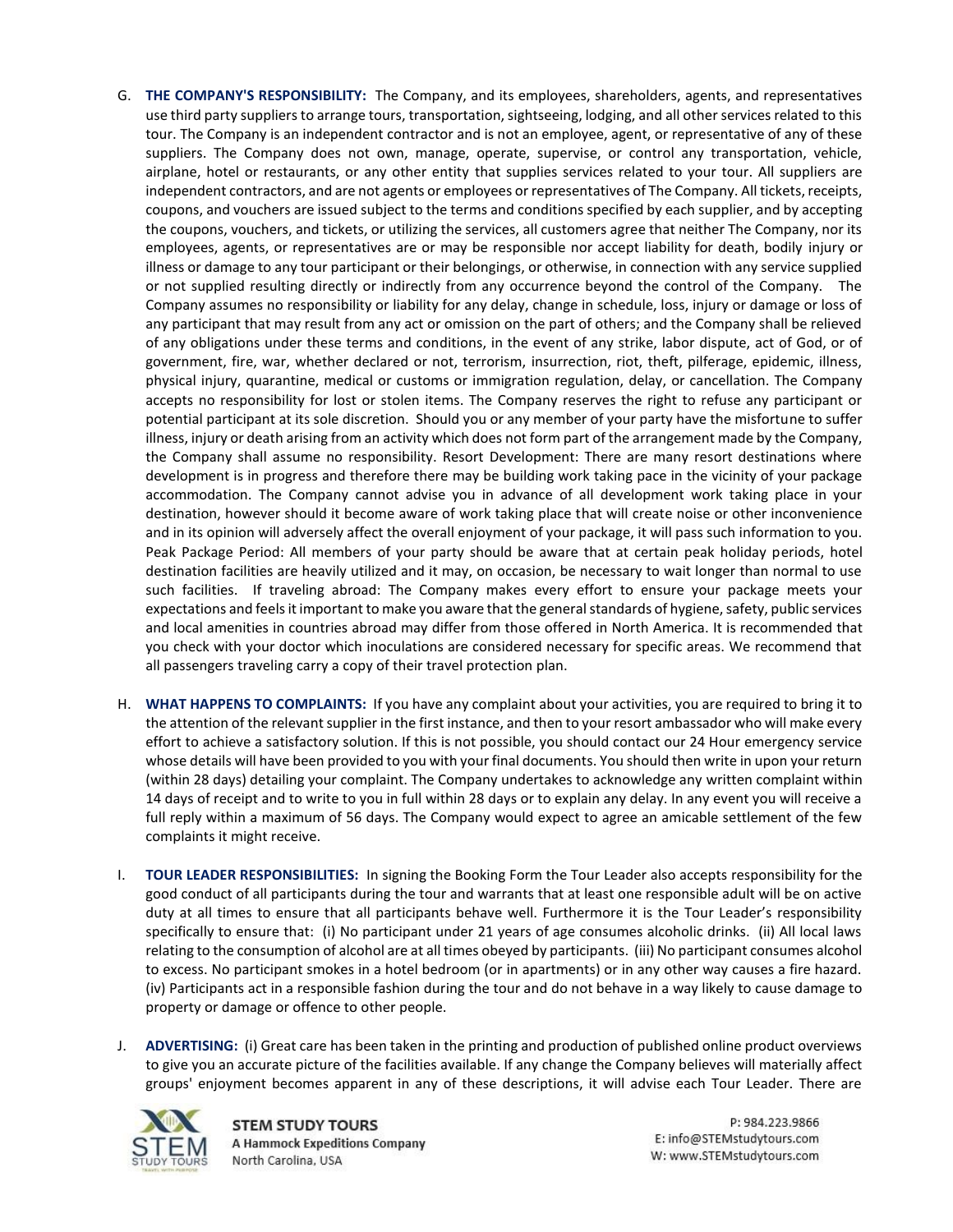naturally circumstances beyond its control such as festivals, local holidays, maintenance, and adverse weather conditions for which it cannot accept responsibility and for which no refund will be made. The facilities are shown in good faith and it must be appreciated that some entertainments may be restricted.

- K. **ADULT PARTY MEMBERS OF STUDENT GROUPS:** Student prices when quoted are valid and applicable for those up to 18 years of age in full time education. An adult supplement is applicable for clients who are 18 years and over at the time of travel. Should the party comprise more than 15% adults then the tour price for all members will need to be re-costed. If adults in excess of the free place ratio accompany the group, a supplementary charge is payable above the juvenile price of the tour.
- L. **MANDATORY TRAVEL PROTECTION PLAN:** Please be advised that all schools traveling are required to have a travel protection plan to protect against unforeseen circumstances such as flight delays and/or cancellations, road incidents causing delays, injury and illnesses, and other factors. All school groups are required to carry a travel protection plan. You may feel free to use your own independent carrier, or if you would prefer, we are happy to refer you to a carrier that specializes in school group travel. Either way, please understand that we will require a copy of the key pages of your group policy showing coverage prior to travel. The Company is not qualified to answer technical questions about the benefits, exclusions, and conditions of travel protection plans. The Company cannot evaluate the adequacy of the prospective insured's existing insurance coverage. If you have any questions about your travel protection, call your insurer or insurance agent or broker. We strongly recommend a travel protection plan is purchased at the time of trip sale to protect against any student cancellations you might incur. We also very strongly recommend you purchase a single group policy rather than individual policies to avoid stressful situations in case of need. Group travel insurance should include travel AND medical components. We suggest a "Cancel For Any Reason" policy is purchased to protect your parents against possible loss due to unforeseen circumstances. Declining travel protection plan coverage or failing to purchase adequate insurance could result in the loss of your travel cost and/or require more money to correct the situation. You also acknowledge that without this coverage, there may be no way to recoup any losses, costs or expenses incurred. If you choose to travel without adequate coverage, we will not be liable for any of your losses howsoever arising, for which trip protection plan coverage would otherwise have been available.
- M. **PARTICIPANTS WITH DISABILITIES AND SPECIAL DIETARY REQUIREMENTS:** Participants with disabilities are welcome and must always be accompanied by a companion capable of providing all required and needed assistance and must not require special assistance from the Company or its suppliers. Tour Leader must notify the Company of participants with disabilities in writing when booking the package and of the identity of the participants non-discounted, travel companion who will be responsible for providing all necessary assistance. Tour Leader should notify the Company if ADA accessible accommodations are needed. The Company will make all reasonable efforts to accommodate this request, but cannot be responsible if ADA accommodations are not available. Any accommodations provided will be at the sole expense of the participant requiring the accommodation. For safety and liability reasons, the Company and its representatives cannot be responsible for directly accommodating any food allergies, or dietary requirements and restrictions, and is not responsible for any issues or problems associated with the same. All scenarios and special dietary requests regarding food and drink, including allergies, or dietary requirements and restrictions, are the sole responsibility of the participant. Tour Leaders should advise the Company upon booking of any participants with special dietary requirements. While most meal establishments can offer general options, the Company cannot guarantee that options will be available. Just in case, the Tour Leader should advise any participant with special dietary requirements to pack extra food/snacks if accommodations cannot be met. Should a participant have special dietary requirements, that participant shall be solely responsible for any additional expense to their meal plan.
- N. **MANDATORY WAIVER:** Please be advised that all participants traveling are required to submit a signed electronic waiver when registering for the trip. If the participant is under 18 years of age at the time of initial deposit, their legal parent or guardian must sign acknowledging an Assumption of Risk. Any passengers who do not sign the Assumption of Risk will not be able to proceed with trip registration. For the safety of our guests, the Company reserves the right to request health information prior to travel and to exclude any participants it deems unfit for travel at its sole discretion.



**STEM STUDY TOURS A Hammock Expeditions Company** North Carolina, USA